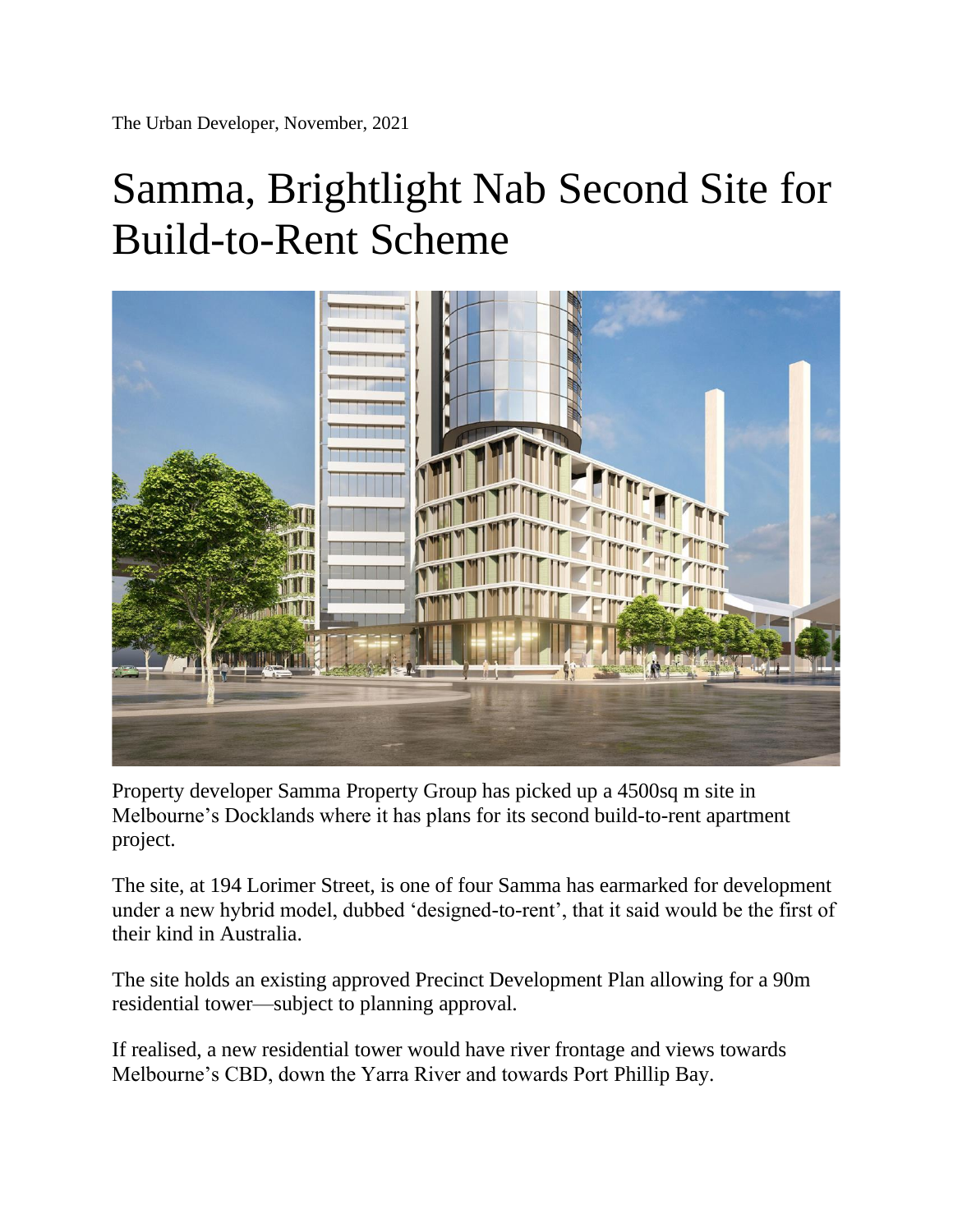Cushman and Wakefield's Lukas Byrns, Marcus Neill and Luke Etherington steered the campaign for the site on behalf of Development Victoria.

Byrns said the site was fiercely contested by traditional residential apartment developers and the emerging build-to-rent groups given the demand for well-located apartment project locations.

*The Urban Developer* approached Cushman and Wakefield for the sale price, which they could not disclose at this point in time.

In October, Samma announced its partnership with investment management firm Brightlight which would [back the developer with a \\$750-million capital raising.](https://www.theurbandeveloper.com/articles/samma-property-group-brightlight-build-to-rent-southbank-melbourne)

The funds will be used to construct its planned "shovel-ready" build-to-rent projects, with further sites under due diligence in Southbank and South Melbourne.

Its first project, which will commence early next year, is planned for a 1000sq m site at 65 Haig Street in Southbank, which the developer picked up for \$12.5 million in September, 2020.

Samma Property Group director Simon Abdelmalak said its latest acquisition would allow the joint-venture partners to deepen their social impact as part of their new investment platform.

"With such close proximity to world-class amenities, the design-to-rent model proposed for Lorimer Street affords a fantastic lifestyle opportunity," Abdelmalak said